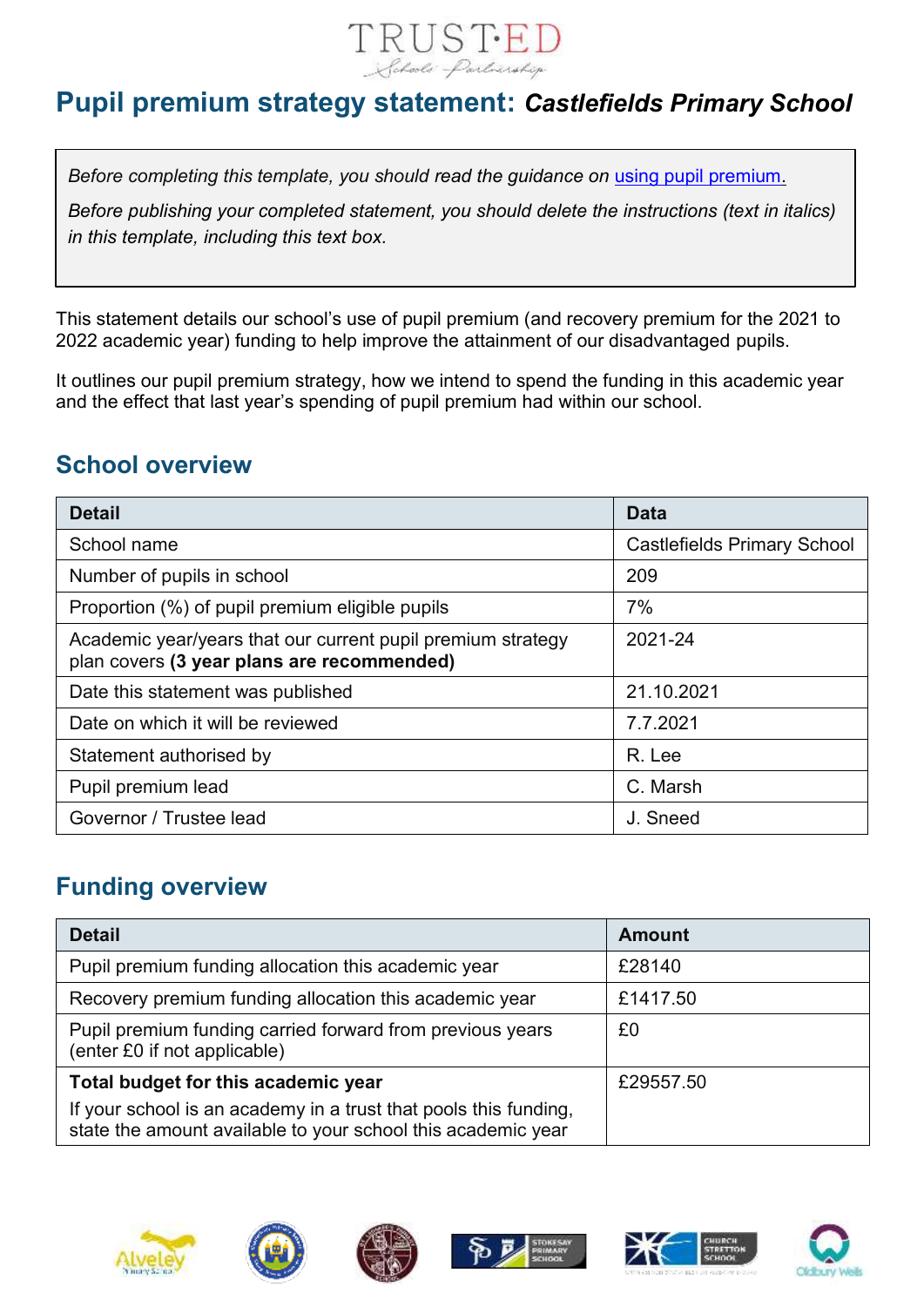

# **Part A: Pupil premium strategy plan**

### **Statement of intent**

• The key intention of the Castlefields Pupil Premium Strategy is to improve the educational outcomes of those pupils. We aim to achieve this through improving attendance amongst those pupils to ensure they are accessing high quality teaching and not missing learning, improving their mental health and emotional wellbeing, and ensuring that staff are appropriately trained to overcome barriers to learning.

# **Challenges**

This details the key challenges to achievement that we have identified among our disadvantaged pupils.

| <b>Challenge</b><br>number | Detail of challenge                                                                                                                                                                             |
|----------------------------|-------------------------------------------------------------------------------------------------------------------------------------------------------------------------------------------------|
|                            | Attendance is lower among those receiving Pupil Premium                                                                                                                                         |
| 2                          | Maths attainment and progress is lower amongst those receiving Pupil Premium, than<br>the overall class and School averages. (This has been exacerbated by School closures<br>due to Covid-19). |
| 3                          | Reading attainment and progress are lower than maths, and lower than the overall<br>class and School averages. (This has been exacerbated by School closures due to<br>Covid-19).               |
|                            | Emotional resilience has been negatively affected by the Covid-19 school closures.                                                                                                              |
| 5                          | Missed social opportunities due to Covid-19 school closures and 'bubbles', leading to<br>reduced social skills.                                                                                 |

### **Intended outcomes**

This explains the outcomes we are aiming for **by the end of our current strategy plan**, and how we will measure whether they have been achieved.

| Intended outcome                                     | <b>Success criteria</b>                         |
|------------------------------------------------------|-------------------------------------------------|
| Improve attendance amongst PP pupils, so that        | An improvement in attendance from the historic  |
| their attendance is closer to that of non-PP pupils. | trends of individual pupils.                    |
| Improve maths attainment and progress scores in      | Reduction in the gap in progress and attainment |
| summative assessments.                               | scores between PP and non-PP pupils.            |
| Improve reading attainment and progress scores in    | Reduction in the gap in progress and attainment |
| summative assessments.                               | scores between PP and non-PP pupils.            |











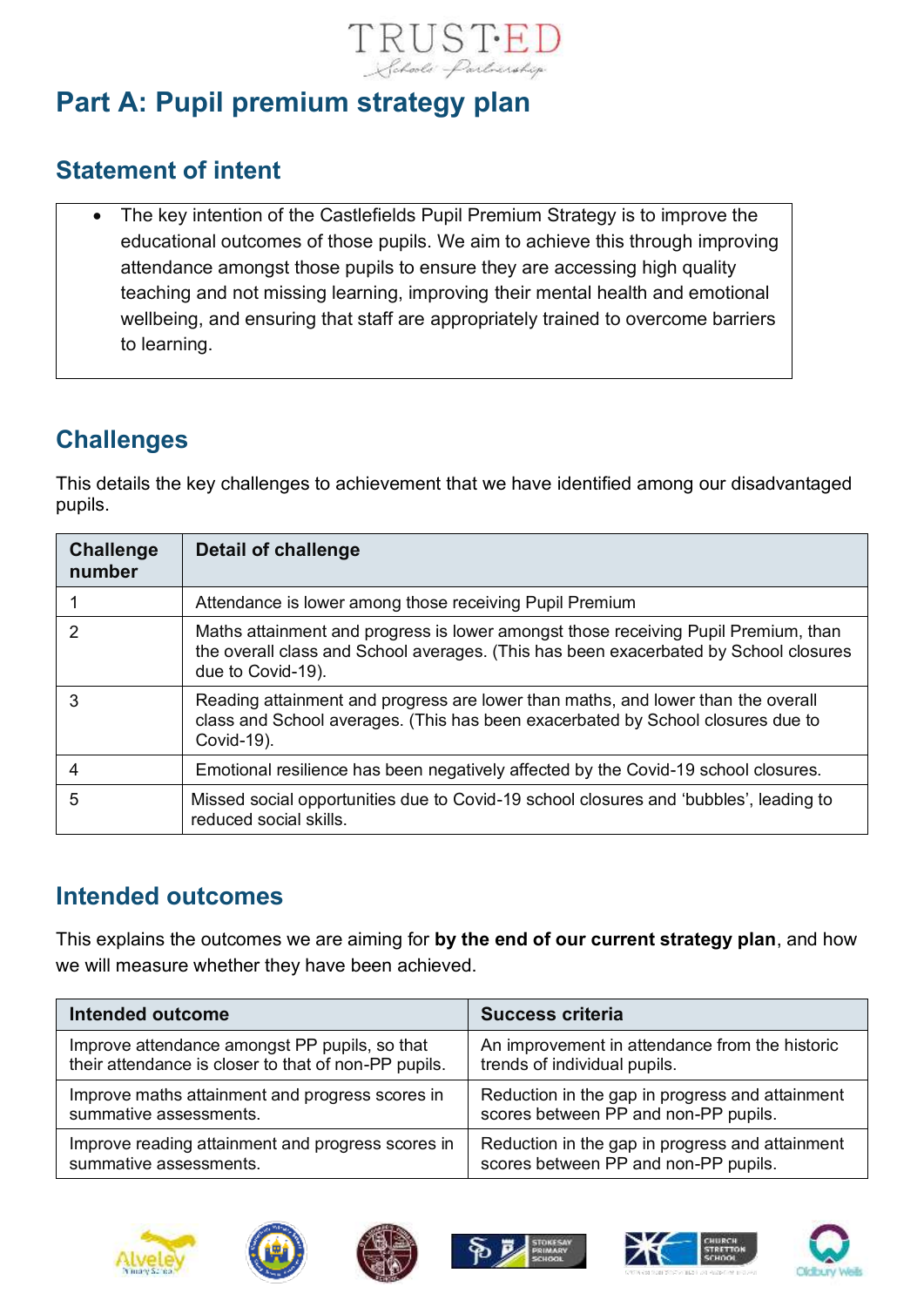

| Support children so that they have a positive                                             | Children show increased resilience in their                                                            |
|-------------------------------------------------------------------------------------------|--------------------------------------------------------------------------------------------------------|
| attitude to learning and to increase their resilience.                                    | learning.                                                                                              |
| Enhance extra-curricular opportunities to improve<br>social skills and social resilience. | Pupils show increased resilience in social<br>settings, as well as minimal disruption within<br>class. |

## **Activity in this academic year**

This details how we intend to spend our pupil premium (and recovery premium funding) **this academic year** to address the challenges listed above.

### **Teaching (for example, CPD, recruitment and retention)**

#### Budgeted cost: £ *1,717*

| <b>Activity</b>                                                                                     | Evidence that supports this approach                                                                                                                                                                                                                                                                   | <b>Challenge</b><br>number(s)<br>addressed |
|-----------------------------------------------------------------------------------------------------|--------------------------------------------------------------------------------------------------------------------------------------------------------------------------------------------------------------------------------------------------------------------------------------------------------|--------------------------------------------|
| Increase staff<br>expertise with<br>using summative<br>assessments to<br>target gaps in<br>learning | Department for Education:<br>https://www.gov.uk/government/publications/the-pupil-premium-<br>how-schools-are-spending-the-funding-successfully<br>"Data tracking that identifies the gaps – data tracking is used<br>rigorously across the whole school and identifies all<br>underachieving pupils." | 2, 3                                       |
| CPD to increase<br>staff expertise with<br>attachment<br>disorder and other<br>associated needs.    | Public Health England - Promoting children and young people's<br>mental health and wellbeing:<br>https://assets.publishing.service.gov.uk/government/uploads/<br>system/uploads/attachment data/file/1020249/<br>Promoting children and young people s mental health<br>and wellbeing.pdf              | 2, 3, 4                                    |

### **Targeted academic support (for example, tutoring, one-to-one support structured interventions)**

#### Budgeted cost: £ *22,150*

| <b>Activity</b>                                                            | Evidence that supports this approach                                                                                                                                                                                          | <b>Challenge</b><br>number(s)<br>addressed |
|----------------------------------------------------------------------------|-------------------------------------------------------------------------------------------------------------------------------------------------------------------------------------------------------------------------------|--------------------------------------------|
| Purchasing<br>additional TA<br>hours to run<br>intervention<br>programmes. | The Education Endowment Foundation - Teaching & Learning<br>Toolkit - Small Group Tuition (+3) and Teaching Assistant<br>Interventions (+3)<br>Department for Education-Supporting the attainment of<br>disadvantaged pupils: | 2, 3                                       |
|                                                                            | https://assets.publishing.service.gov.uk/government/<br>uploads/system/uploads/attachment data/file/473974/DFE-<br>RR411 Supporting the attainment of disadvantaged pupils.pdf                                                |                                            |











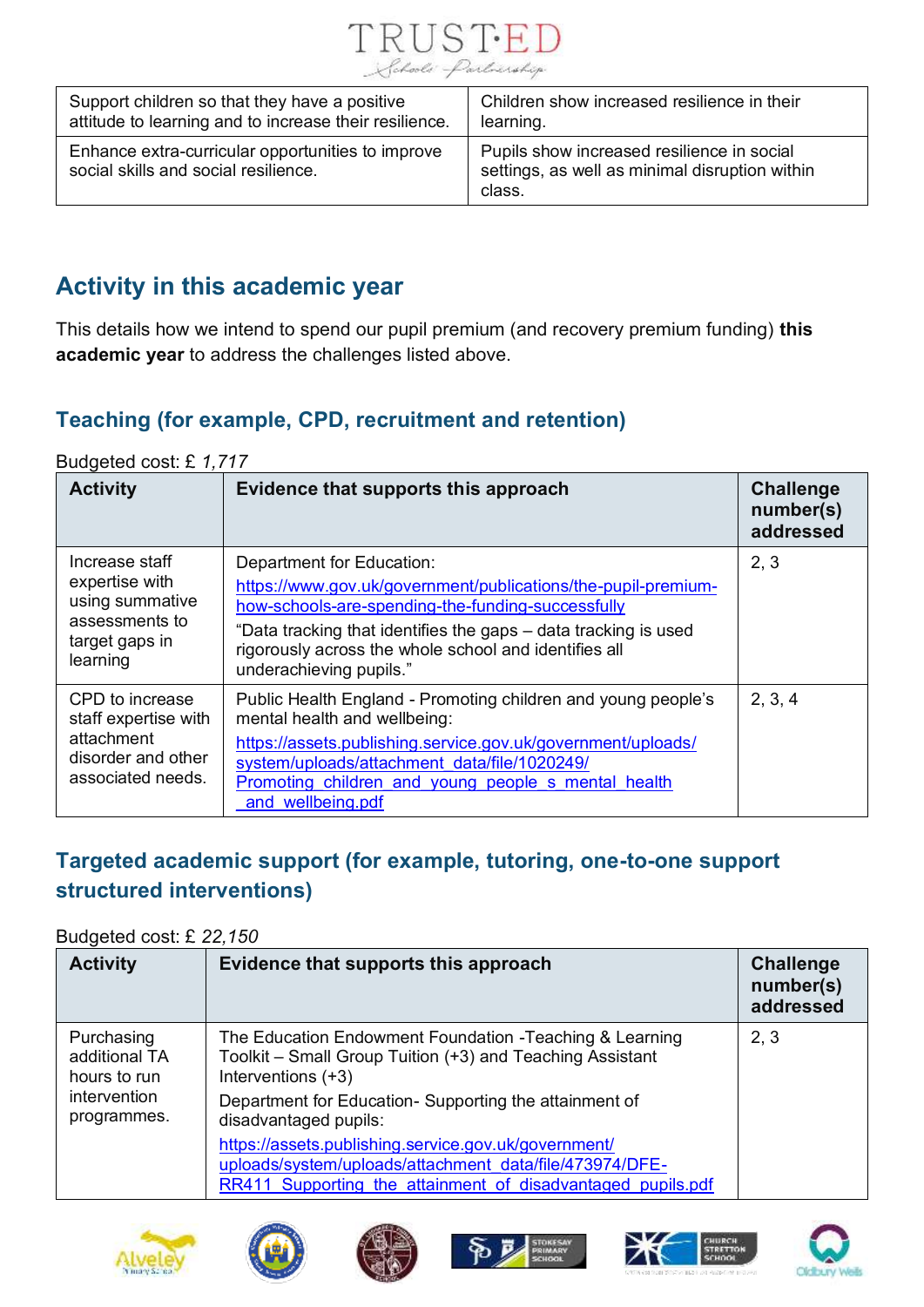

| Small group<br>after school<br>teacher tuition. | The Education Endowment Foundation - Teaching & Learning<br>Toolkit - Small Group Tuition (+3) and Teaching Assistant<br>Interventions (+3)                                    | 2, 3 |
|-------------------------------------------------|--------------------------------------------------------------------------------------------------------------------------------------------------------------------------------|------|
|                                                 | Department for Education- Supporting the attainment of<br>disadvantaged pupils:                                                                                                |      |
|                                                 | https://assets.publishing.service.gov.uk/government/<br>uploads/system/uploads/attachment_data/file/473974/DFE-<br>RR411 Supporting the attainment of disadvantaged pupils.pdf |      |

## **Wider strategies (for example, related to attendance, behaviour, wellbeing)**

| Budgeted cost: £6190                                                                                                                                |                                                                                                                                                                                                                                                                                                                                                                                                                       |                                            |  |
|-----------------------------------------------------------------------------------------------------------------------------------------------------|-----------------------------------------------------------------------------------------------------------------------------------------------------------------------------------------------------------------------------------------------------------------------------------------------------------------------------------------------------------------------------------------------------------------------|--------------------------------------------|--|
| <b>Activity</b>                                                                                                                                     | Evidence that supports this approach                                                                                                                                                                                                                                                                                                                                                                                  | <b>Challenge</b><br>number(s)<br>addressed |  |
| Purchase<br>membership of<br>the 'Shropshire'<br>Virtual School' to<br>support staff with<br>implementing and<br>evaluating PEPs<br>for LAC pupils. | https://shropshire.gov.uk/looked-after-children/shropshire-virtual-<br>school/<br>Department for Education - Promoting the education of looked<br>after children and previously looked after children:<br>https://assets.publishing.service.gov.uk/government/uploads/<br>system/uploads/attachment data/file/683556/Promoting<br>the education of looked-after children and previously I<br>ooked-after_children.pdf | 2, 3, 4, 5                                 |  |
| Funding for pupils<br>to access after<br>school clubs.                                                                                              | The Education Endowment Foundation - Provision of a range of<br>initiatives to extend children's experiences - Arts participation $(+3)$<br>and Physical activity (+1)<br>Department for Education:<br>https://www.gov.uk/government/publications/thepupil-premium-<br>how-schools-are-spending-thefunding-successfully                                                                                               | 1, 4, 5                                    |  |
| Funding for pupils<br>to access<br>residential school<br>trips in Years 5<br>and 6 to help<br>increase cultural<br>capital.                         | Ofsted inspection update 2019:<br>https://assets.publishing.service.gov.uk/government/<br>uploads/system/uploads/attachment data/file/<br>772056/School inspection update -<br>January 2019 Special Edition 180119.pdf                                                                                                                                                                                                | 4, 5                                       |  |
| Funding for<br>breakfast club<br>and wrap-around<br>club for pupils.                                                                                | Department for Education- Evaluation of Breakfast Clubs:<br>https://assets.publishing.service.gov.uk/government/<br>uploads/system/uploads/attachment data/file/603947/<br>Evaluation of Breakfast Clubs -School briefing.pdf<br>EEF research (breakfast clubs):<br>https://educationendowmentfoundation.org.uk/news/eef-<br>statement-republication-of-the-evaluation-of-school-breakfast-<br>clubs                  | $\mathbf 1$                                |  |

### **Total budgeted cost: £30057**